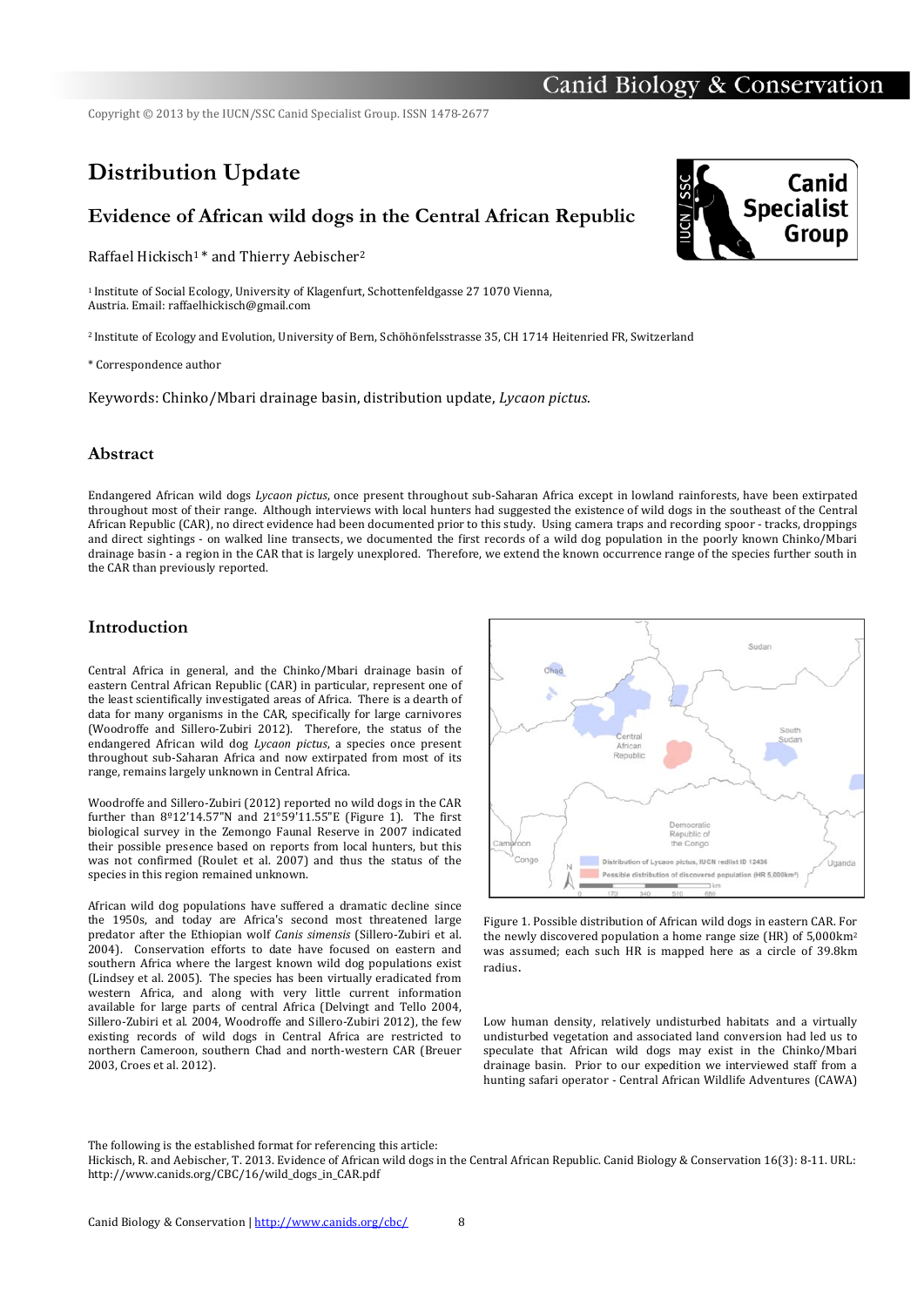$-$  about the presence of wild dogs in their hunting area. They confirmed the presence of wild dogs, with sightings ranging from solitary individuals to packs of up to 23 individuals. They estimated that approximately five packs resided within their hunting zone concessions, collectively comprising approximately  $10,000 \text{km}^2$  east of the Zemongo Faunal Reserve (E. Mararv and A. Parkison, pers. comm.).

From February to May 2012, we conducted an expedition to the  $Chinko/Mbari$  drainage basin, in the hunting areas then leased by CAWA. The objectives of the expedition were to compile a list of all large and medium-sized mammals in this area, and to collect information on the habitat preferences and abundance of certain species in this savannah/rainforest ecotone. Special focus was put on some individually marked species including leopard Panthera pardus.

In this report we present the first records of African wild dogs in the Chinko/Mbari drainage basin - a sparsely populated mosaic of wooded savannah and lowland rainforest in the CAR with high potential for wildlife conservation.

#### **Methods**

The drainage area of the river Chinko and Mbari belongs to one of the last continuous savannah and rainforest ecosystems in Africa. Remotely accessible via an 800km unpaved road from Bangui, the area encompasses nearly  $80,000 \text{ km}^2$  of sparsely inhabited Medio-Sudanian and Sudano-Guinean savannah with some patches of Congolian lowland rain forest in the east of the CAR (Myster 2012) (Figure 1). Average annual precipitation varies between 1,200 and  $1,600$ mm on a gradient from north-west to south-east (Roulet et al. 2007). There is a rainy season between April and October, peaking in August followed by a dry season from November to March. Fires occur frequently during the dry season.

The entire Chinko river basin and adjacent regions in the eastern part of the CAR (excluding the officially protected Zemongo Faunal Reserve) are active or abandoned hunting zones managed by different international safari hunting companies. Currently Central African Wildlife Adventures  $(CAWA)$  is the only active hunting company in the area. Despite the estimated 3,000km road network of this local safari company, there are no roads crossing the area. Public transport or other vehicle movements are non-existent.

No permanent settlements exist at the headwaters of the rivers Mbari, Chinko, Ouarra and Kotto. The vegetation is therefore virtually undisturbed by humans with currently limited but massively increasing temporal grazing from transhumant cattle, goats, sheep and donkeys. Research completed in March-May 2012 allowed us to document trespassing by professional Sudanese herdsmen groups (i.e. four to six herdsmen looking after more than 1,000 cattle). Some, but only few, are traditional nomadic Central African herdsmen families taking their cattle to market in Bangui, but these have much smaller herds (i.e. 100-200 cattle). We encountered other herdsmen poaching for bush meat, and met well-equipped groups of Sudanese elephant poachers (i.e. groups consisting of more than 30 poachers armed with AK-47 rifles). Illegal mining associated with local poaching and movements of different armed groups have also been reported in the region. Currently there is no forestry or agricultural exploitation of the area.

In the 2012 expedition we walked 500km of line transects, recording direct sightings and spoor indices (tracks and droppings) to document occurrence of wild dogs in the study area (Figure 1). For estimation of pack size based on tracks we conservatively used the numbers guesstimated by our trackers. In addition, we used 50 camera traps, covering an area of  $240 \text{km}^2$  (10km<sup>2</sup> buffer size, and on average 25 camera days per site). In this specific camera trapping area we spent a minimum of 36 days checking and collecting camera traps (ten days to set up, five days of camera checks after three weeks, another five days after six weeks, and 12 days for collection in December 2012), as well as testing the line transect method (40km on four days). The  $50$ camera traps consisted of 38 Bushnell (TrophyCam 119436c) and 12

Reconyx (HC 500 Hyperfire) models. The line transects were spread over an area of  $7,000 \text{km}^2$ ; see http://bit.ly/chinko\_coverage for an interactive version of the map illustrating our research activity (Figure 2).

#### **Results**

We confirmed the presence of African wild dogs in the entire study area in the Chinko-Mbari drainage system (Figure 2). During our field research from March to May  $2012$  we observed 17 individual wild dogs directly on three different occasions (two observations by the authors, and one by CAWA staff) and recorded one observation in a camera trap. Additionally, we photographed and geo-referenced more than 25 sets of wild dog tracks. From the combination of the methods used (direct sightings, record of tracks and droppings and camera traps), we were able to demonstrate the occurrence of wild dogs over the entire study area (see Figure 2). All records were distributed among five locations spread over 7,000km<sup>2</sup> (Figure 2, Table 1).



Figure 2. Area of observations of African wild dogs in the  $Chinko/Mbari$  drainage basin, including recordings off the line transects. An interactive map (where the pins include links to imagery proofs) is available at http://bit.ly/chinko\_lypi\_map.

We present a chronological description of the events below:

29 February: We documented ten droppings and several tracks of approximately ten different African wild dog individuals on a road between the Mbari and Chinko watershed.

13 March: In the morning at approximately 1015h at least two individuals hid in a strip of vegetation near a creek at the headwaters of the Mbari River, and fled after being disturbed. Visual identification was not possible, but their tracks, accompanied by a strong odour typical of wild dogs confirmed their presence. Three days later we found three sets of tracks within 7km of this record. At one particular track site, we identified at least four independent sets of tracks, and concluded that several individuals had been present.

17 March: Approximately 50km east of the Mbari River sighting we encountered one wild dog. It ran up a hill, and quickly disappeared into cover. Due to approaching darkness, there was no time for further investigation. In the following three days we discovered sets of tracks in five locations, which were again not far away from the first sighting or within 7km. At one site, tracks from at least two adults and one juvenile were identified. Additionally, we found tracks on the main road very close to a safari camp with a high volume of motor vehicle traffic.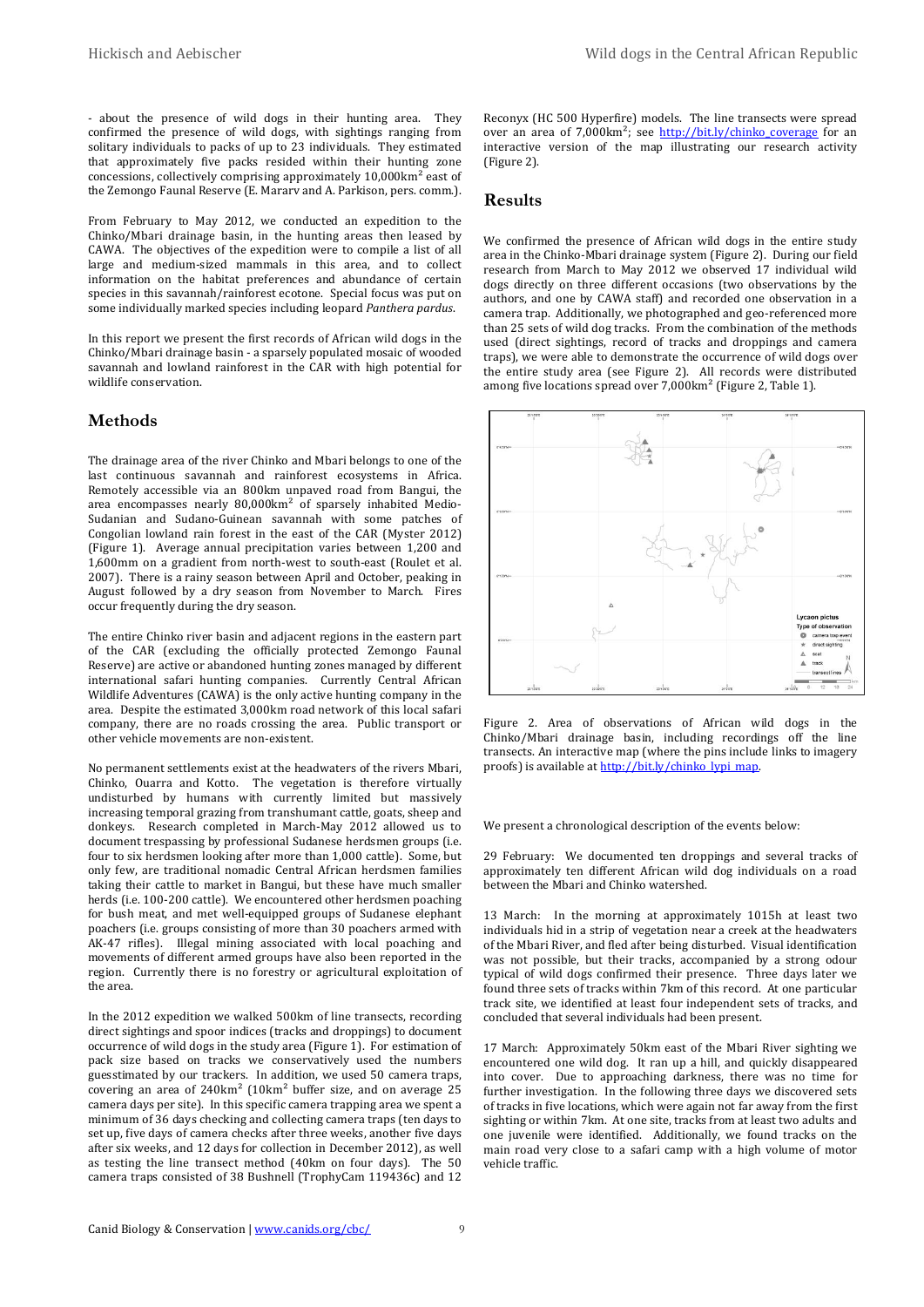| Table 1. African wild dog sightings. All records can be verified by the links in the outer right column (per zone). |  |  |  |  |
|---------------------------------------------------------------------------------------------------------------------|--|--|--|--|
|---------------------------------------------------------------------------------------------------------------------|--|--|--|--|

| Long     | Lat     | Obs.    | Observation type       | Zone   | #            | Date     | <b>Imagery Proof</b>             |
|----------|---------|---------|------------------------|--------|--------------|----------|----------------------------------|
|          |         |         |                        |        | (subad.)     |          |                                  |
| 23.54897 | 6.13727 | Aeb/Hic | track. scat            | Bonga  |              | 29/02/12 | http://bit.ly/chinko lypi bonga  |
| 23.69620 | 6.74030 | Aeb/Hic | track                  | Yassa  | 4            | 13/03/12 |                                  |
| 23.69757 | 6.71523 | Aeb/Hic | direct sighting, track | Yassa  | 2            | 13/03/12 | http://bit.ly/chinki lypi yassa  |
| 23.70215 | 6.69433 | Aeb/Hic | track                  | Yassa  |              | 14/03/12 |                                  |
| 23.68353 | 6.77078 | Aeb/Hic | track                  | Yassa  |              | 15/03/12 |                                  |
| 24.14264 | 6.66284 | Aeb/Hic | direct sighting        | Mboutu | 1            | 17/03/12 | http://bit.ly/chinko lypi mboutu |
| 24.12437 | 6.66322 | Aeb/Hic | track                  | Mboutu | 3(1)         | 19/03/12 |                                  |
| 24.13123 | 6.66092 | Aeb/Hic | track                  | Mboutu |              | 19/03/12 |                                  |
| 24.17288 | 6.71395 | Aeb/Hic | track                  | Mhoutu |              | 20/03/12 |                                  |
| 24.17673 | 6.71710 | Aeb/Hic | track                  | Mhoutu |              | 21/03/12 |                                  |
| 24.12590 | 6.65663 | Aeb/Hic | track                  | Mhoutu |              | 23/03/12 |                                  |
| 24.13085 | 6.43035 | Aeb/Hic | camera trap            | Chinko | $\mathbf{1}$ | 29/03/12 |                                  |
| 23.85573 | 6.29363 | Aeb/Hic | track                  | Ngoy   |              | 04/04/12 | http://bit.ly/chinko lypi ngoy   |
| 23.90505 | 6.33192 | CAWA    | direct sighting        | Ngoy   | 14(10)       | 04/05/12 |                                  |
|          |         |         |                        |        |              |          |                                  |

#: number of individuals (thereof subadults) *camera trap:* Bushnell TrophyCam

29 March: At 0641h, a camera trap approximately 10km west of the Chinko River registered an individual wild dog (Figures 3a and b).



Figures 3a and 3b. Camera trap picture and an example of a track record.

4 May: Hunting guides observed a wild dog pack on a frequently-used dirt connecting road, 40km south of the other direct sighting locations. From their vehicle they observed a pack of 14 individuals. The hunting guides independently reported observing four adult and ten juvenile wild dogs walking along the road for several minutes. At the same location in 2011 a pack of wild dogs consisting of 23 individuals was observed, some of which were photographed (A. Parkison, pers. comm. - see Figure 4).



Figure 4. African wild dogs on the connecting road close to camp Kocho, Chinko/Mbari, 2011 (Photograph: A. Parkison).

#### **Discussion**

During our study in the Chinko/Mbari drainage system we detected the presence of African wild dogs in a previously undocumented area through a variety of methods, the most successful being direct observation with photographic confirmation. Wild dogs have not previously been recorded from this region of the CAR, and we suggest that our records extend the known range of the species in the country. Wild dogs were present in the camera trapping area, where we conducted line transects (paying particular attention to the tracks of large predators) and checked all camera traps for several weeks. While the camera traps recorded wild dogs, we did not find any tracks in the camera trapping area, or at the location of the last direct sighting, although wild dogs were certainly present during this time. We assume therefore that overall our detectability of wild dogs was low, even though the roads often had a favourable dusty substrate and wild dogs used them. To ensure that our sightings and tracks were from wild dogs, we looked for evidence of other Canidae in the area which could be confused with wild dogs, and found none. Even though we encountered and photographed several cattle herds with herdsmen, and poachers, we never once observed a domestic dog.